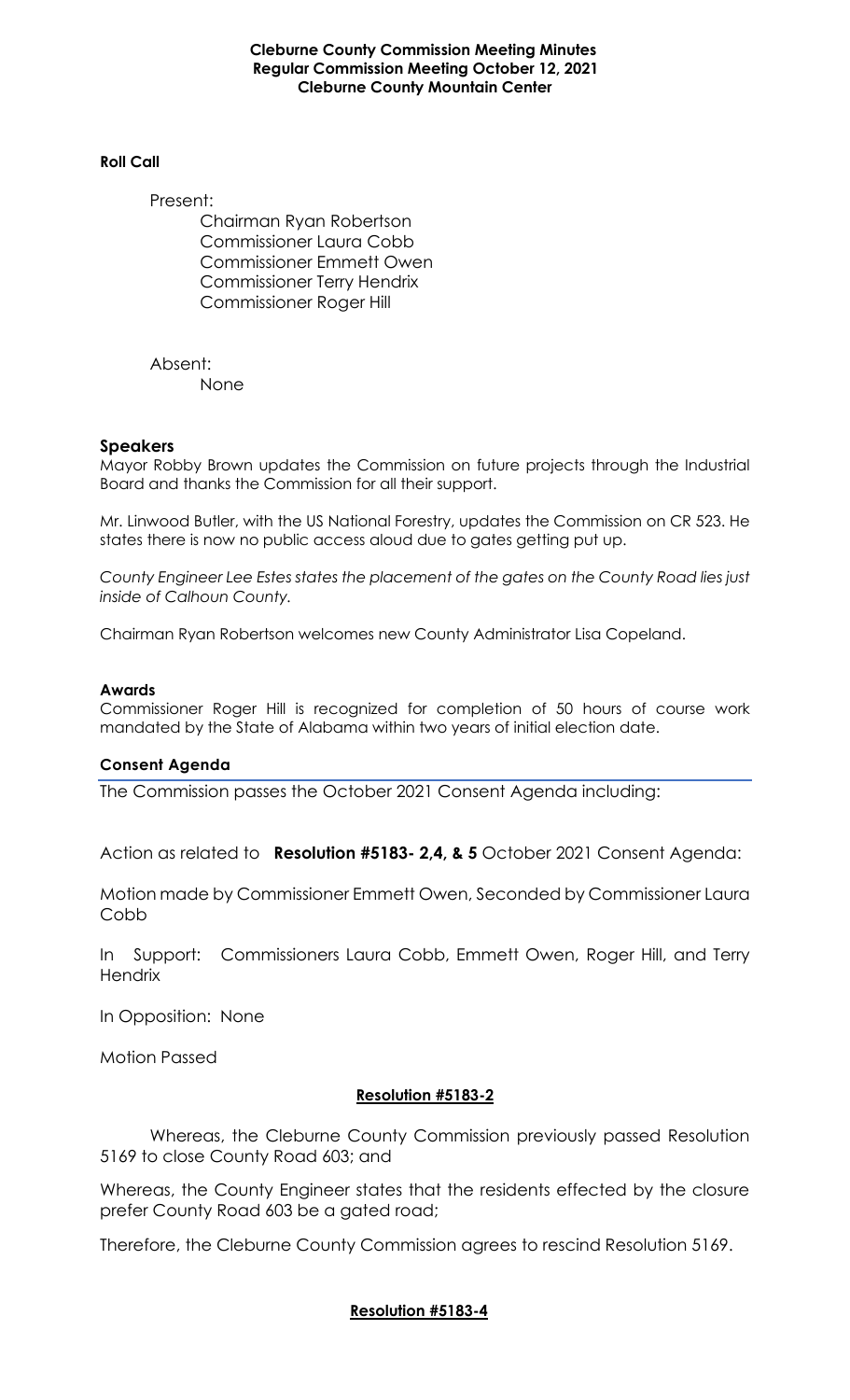Whereas, Cleburne County is a member of the Association of County Commissions of Alabama Workers' Compensation Self- Insurers Fund ("the fund") on October 1, 2021; and

Whereas, the County's participation in the Fund has been a significant benefit to the County since becoming a member; and

Whereas, the representation and service provided by the Fund continues to be in the best interest of Cleburne County and its officials and employees; and

Whereas, the Fund is providing a 2024 Longevity Bonus to those County participants who remain active members of the Fund through at least September 30, 2024; and

Whereas, Cleburne County would benefit by voluntarily agreeing to extend its contracted annual participation in the Fund for a three-year period concluding on Sept. 30, 2024, at which time the provisions of the existing contract between Cleburne County and the Fund will remain in force unless altered as provided therein.

NOW, THEREFORE, BE IT RESOLVED by the Cleburne County Commission that it renews its participation in the Fund through Sept. 30, 2024, and hereby directs its Chair to immediately provide the original signed copy of this resolution to the Fund.

AND, BE IT FURTHER RESOLVED, by the Cleburne County Commission that, should it voluntarily withdraw from the Fund prior to Sept. 30, 2024, it agrees to return the 2024 Longevity Bonus provided by the Fund, plus five (5) percent annual interest.

Adopted this 12<sup>th</sup> day of October 2021.

## **Resolution #5183-5**

Whereas**,** the Cleburne County Commission understands that the County Administrator plays a critical role in the county finances; and

Whereas**,** the County Administrator does not have access to view the bank accounts online; and

Whereas, allowing the County Administrator access to view the accounts online, make transfers, and upload payroll, will allow for the office to run more efficiently;

Therefore, the Cleburne County Commission authorizes the County Administrator to access bank accounts with the same online banking credentials as DeAnne Terry.

### **New Business:**

# **A. Approve hiring of HRO**

Action as related to **Resolution #5184** Approve hiring of HRO

Motion made by Commissioner Emmett Owen, Seconded by Commissioner Terry **Hendrix** 

In Support: Commissioners Laura Cobb, Emmett Owen, Roger Hill, and Terry **Hendrix** 

In Opposition: None

Motion Passed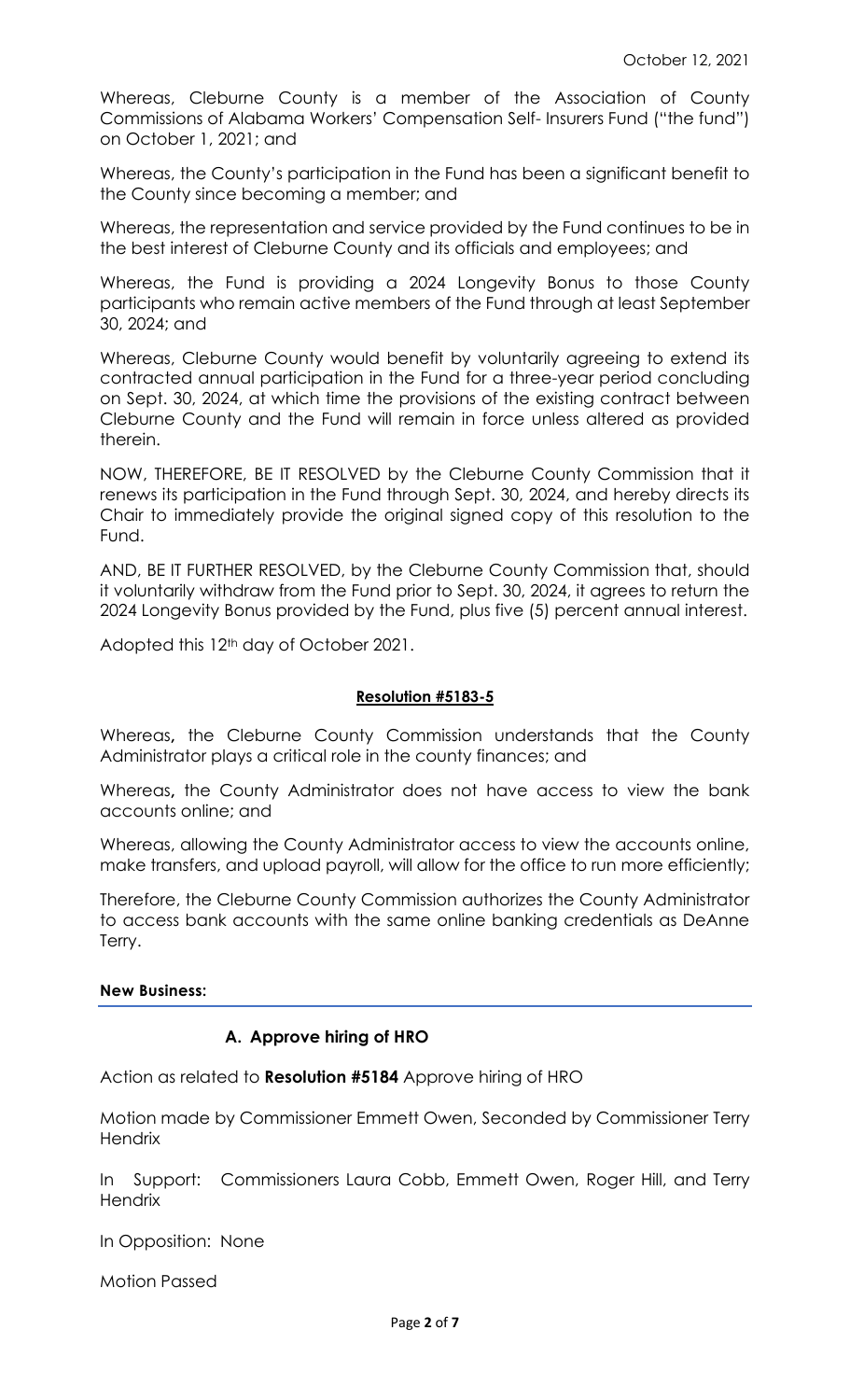# **Resolution #5184**

Whereas**,** the Cleburne County Commission advertised for applicants for the position of Human Resources Officer, and

Whereas, applicants were received and the Commission conducted interviews of qualified applicants on October 5, 2021, and

Whereas, the Commission wishes to offer the position to

Now Therefore, be it resolved that the Commission offers the position of the Human Resources Officer to \_\_\_\_\_\_\_\_\_\_\_\_\_\_\_\_\_\_as a Class 9 position with starting pay of \$18.51 per hour with an effective date of October 25, 2021.

*Ms. Emily Brown is offered the position.*

# **B. Approve contract with AL State University CLPP**

Action as related to **Resolution #5185** Approve contract with AL State University CLPP

Motion made by Commissioner Terry Hendrix, Seconded by Commissioner Laura Cobb

In Support: Commissioners Laura Cobb, Emmett Owen, Roger Hill, and Terry **Hendrix** 

In Opposition: None

Motion Passed

# **Resolution #5185**

Whereas, the Cleburne County Commission has received a contract from Alabama State University Center for Leadership and Public Policy (CLPP); and

Whereas, the CLPP will provide mapping and redistricting services; and

Whereas, the agreement for services is for \$1,000 deposit, services are billed against the deposit at a rate of \$50/hour, not to exceed \$2,500.00;

Therefore, the Cleburne County Commission resolves to enter into the agreement with Alabama State University (CLPP) and authorizes the Chairman to sign the contract.

# **C. Manufactured Home Restrictions**

Action as related to **Resolution #5186** Manufactured Home Restrictions

Motion made by Commissioner Laura Cobb, Seconded by Commissioner Terry **Hendrix** 

In Support: Commissioners Emmett Owen, Laura Cobb, Roger Hill, and Terry **Hendrix** 

In Opposition:

Motion Passed

*Commissioner Hendrix states the Commission can make changes as it goes.*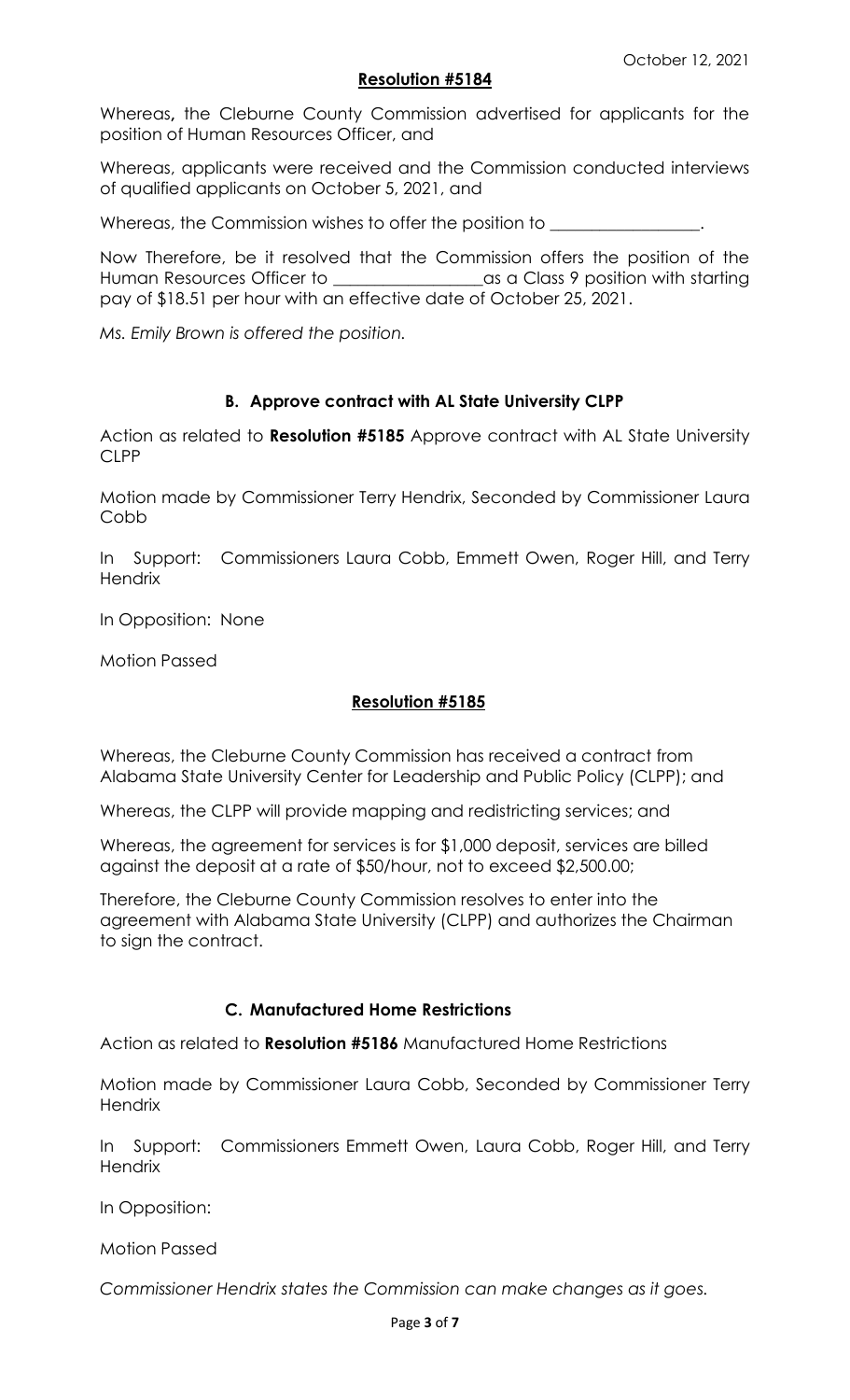*County Administrator Lisa Copeland asks if there needs to be a deadline.*

*Commissioners Cobb and Hendrix agree to amend the resolution to state a deadline on October 29th.*

*Amended motion carries*

#### **Resolution #5186**

Whereas, the Cleburne County Commission would like regulate manufactured homes being moved within or into Cleburne County; and

Whereas, the Cleburne County Administrator prepared a rough draft of a proposal for an opinion from the County Attorney; and

Whereas, the County Attorney has reviewed the regulations presented by the County Administrator and made revisions/ corrections; and

Whereas, the regulation document meets the approval of the Commission; and

Therefore, the Cleburne County Commission agrees to send this document to be considered by the State Legislature by the deadline of October 29, 2021.

#### **D. September minutes**

Action as related to **Resolution #5187** September minutes

Motion to table made by Commissioner Terry Hendrix, Seconded by Commissioner Emmett Owen

In Support: Commissioners Emmett Owen, Laura Cobb, Roger Hill, and Terry **Hendrix** 

In Opposition: None

Motion Passed

*Resolution is tabled to November meeting.*

#### **Resolution #5187**

The Cleburne County Commission hereby resolves to approve the minutes of:

September 14, 2021 September 21, 2021 September 28, 2021

as presented.

### **E. PO Request**

Action as related to **Resolution #5188** PO Request

Motion made by Commissioner Emmett Owen, Seconded by Commissioner Terry **Hendrix** 

In Support: Commissioners Emmett Owen, Laura Cobb, Roger Hill, and Terry **Hendrix** 

In Opposition: None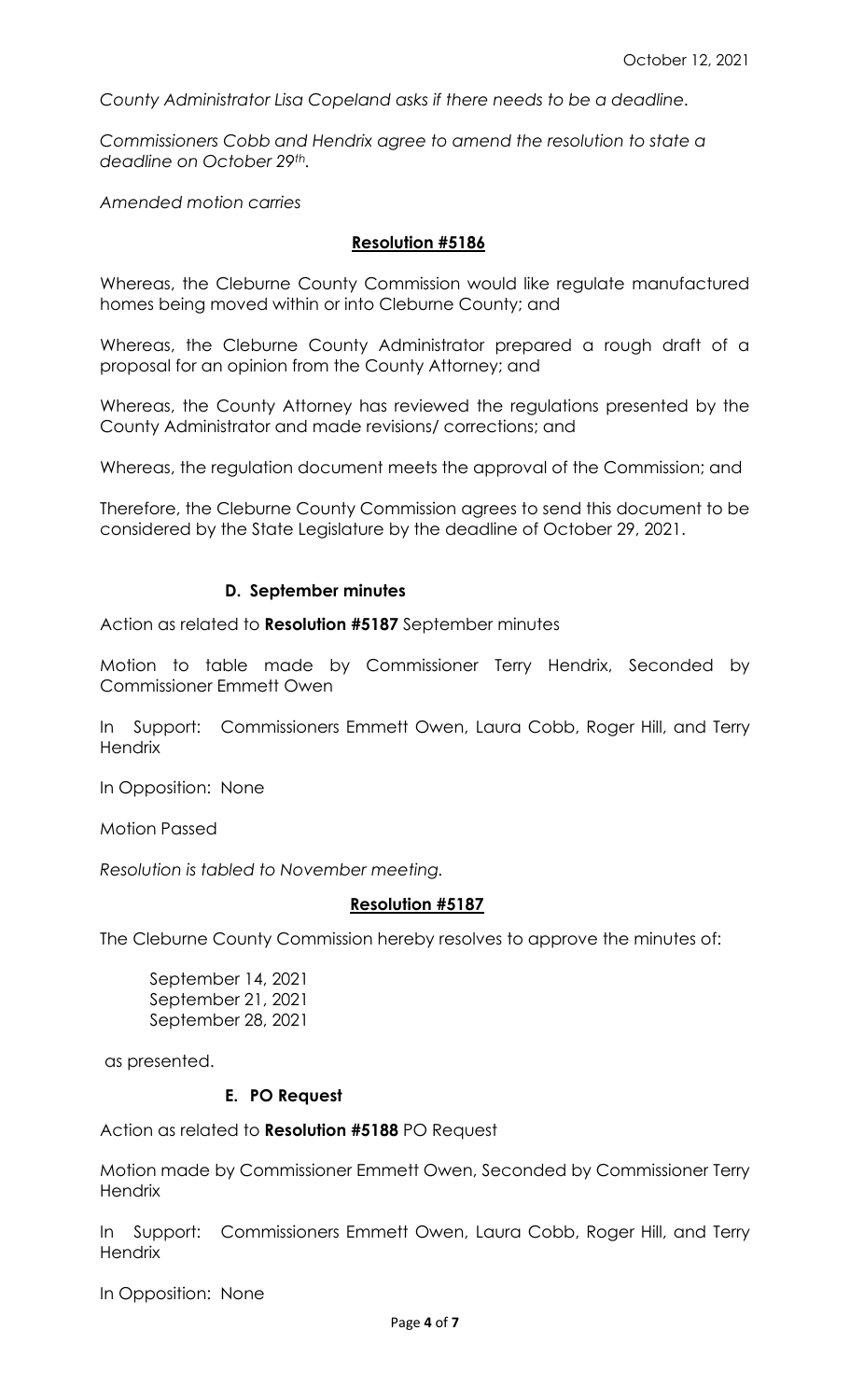## Motion Passed

*County Administrator informs the Commission that Ms. DeAnne Terry checked the state bid law, and everything is set to approve the purchase with the updated requisition.* 

## **Resolution #5188**

Whereas, the County Engineer previously requested a P.O. for purchase of a 2021 Ford F450; and

Whereas, the time that elapsed before the delivery caused the order to be changed to a 2022 Ford F450; and

Whereas, the County Engineer also changed the order from 2-wheel drive to 4 wheel drive; and

Whereas, the original P.O. Request was for \$34,000, a new request reflecting the change in cost to \$39,542 will need to be issued;

Therefore, the Cleburne County Commission agrees to make an adjustment to the amount approved to purchase said vehicle and approve increase in the loan amount.

## **Add to New Business the Resignation of Lisa Milinkovich**

Motion made by Commissioner Emmett Owen, Seconded by Commissioner Terry **Hendrix** 

Motion carries

*Human Resource Officer Lisa Milinkovich states she has not seen the agreement*

*Commissioner Emmett Owen states that until Ms. Milinkovich has had time to read the agreement there is no need to pass this resolution.*

*Chairman Ryan Robertson states this resolution is only offering Ms. Milinkovich the severance package and not agreeing to the terms yet.*

# **F. Lisa Milinkovich Resignation**

Action as related to **Resolution #5189** Lisa Milinkovich Resignation

Motion made by Commissioner Emmett Owen, Seconded by Commissioner Laura Cobb

In Support: Commissioners Emmett Owen, Laura Cobb, Roger Hill, and Terry **Hendrix** 

In Opposition: None

Motion Passed

### **Resolution #5189**

Whereas, Human Resource Officer Lisa Milinkovich has submitted her letter of resignation to the Commission on August 27, 2021; and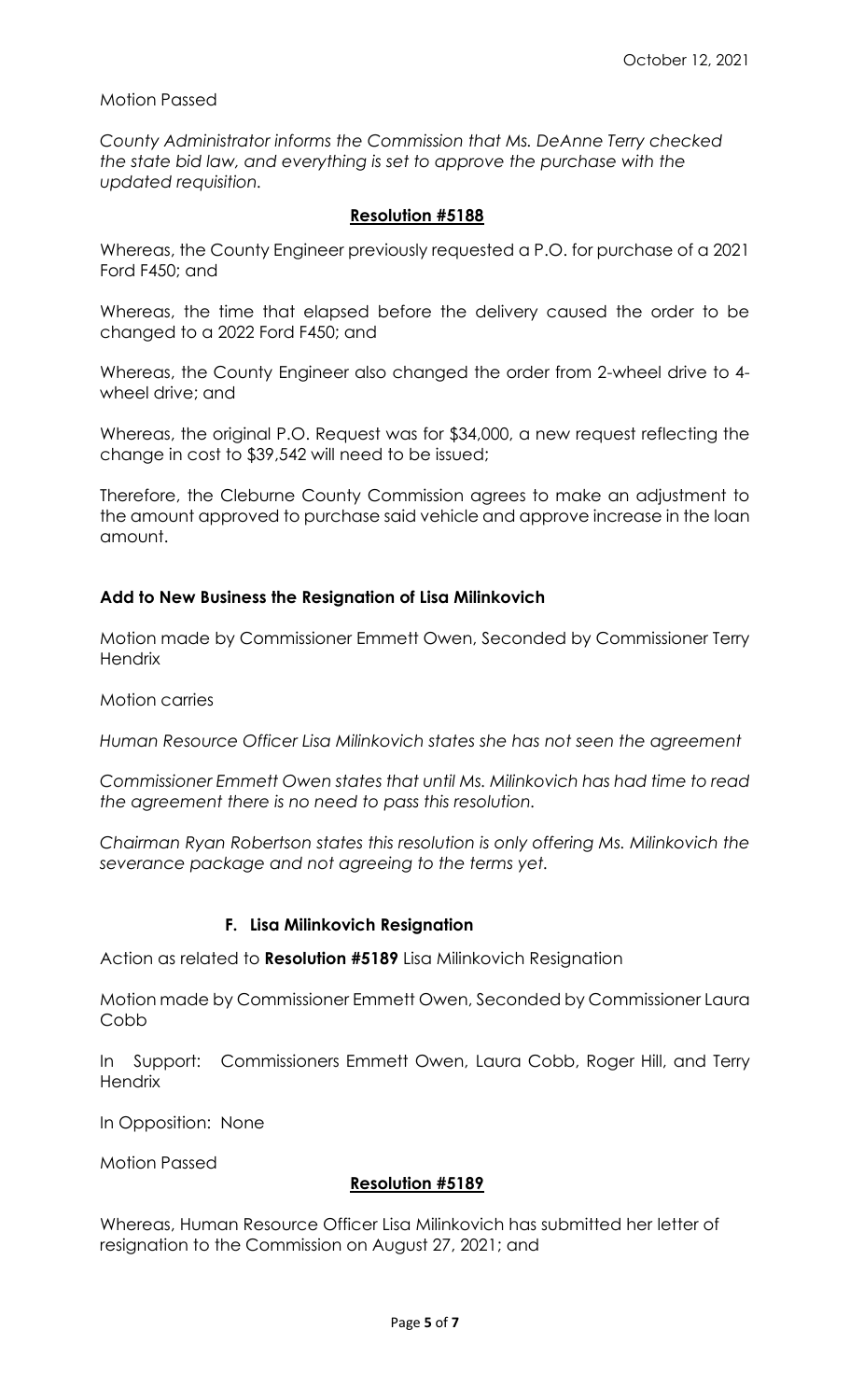Therefore, the Commission herby accepts the resignation of Human Resource Officer Lisa Milinkovich with her last day of appointment being November 1, 2021 and will continue to assist the new Human Resource Officer until January 1, 2022.

*County Administrator Lisa Copeland informs the Commission that she is need of a credit card to pay for the County website and other inquiries that do not accept checks.*

# **Add to New Business Authorize Credit Card usage**

Motion made by Commissioner Emmett Owen, Seconded by Commissioner Laura Cobb

# **G. Authorize Credit Card usage**

Action as related to **Resolution #5190** Authorize Credit Card usage

Motion made by Commissioner Laura Cobb, Seconded by Commissioner Emmett Owen

In Support: Commissioners Emmett Owen, Laura Cobb, Roger Hill, and Terry **Hendrix** 

In Opposition: None

Motion Passed

# **Resolution #5190**

Whereas, the Cleburne County Commission understands that the County Administrator plays a critical role in County Finances and;

Whereas, the County Administrator is not an authorized user for the credit card.

Therefore, the Commission herby approves the County Administrator to be added to the county credit card to make necessary purchases.

*Commissioner Hendrix asks if the old credit card was canceled.*

*County Administrator Lisa Copeland states it was.*

*Commissioner Owen asks what the limit is for the credit card.*

*County Administrator Lisa Copeland states she does not know.*

*Chairman Ryan Robertson asks if \$5,000 would be enough but no more than \$10,000.*

# **Reports from staff:**

- *A.* County Administrator Lisa Copeland has no updates*.*
- B. County Engineer Lee Estes has no updates.
- *C.* County Attorney Jason Odom has no updates.

### **Old Business:**